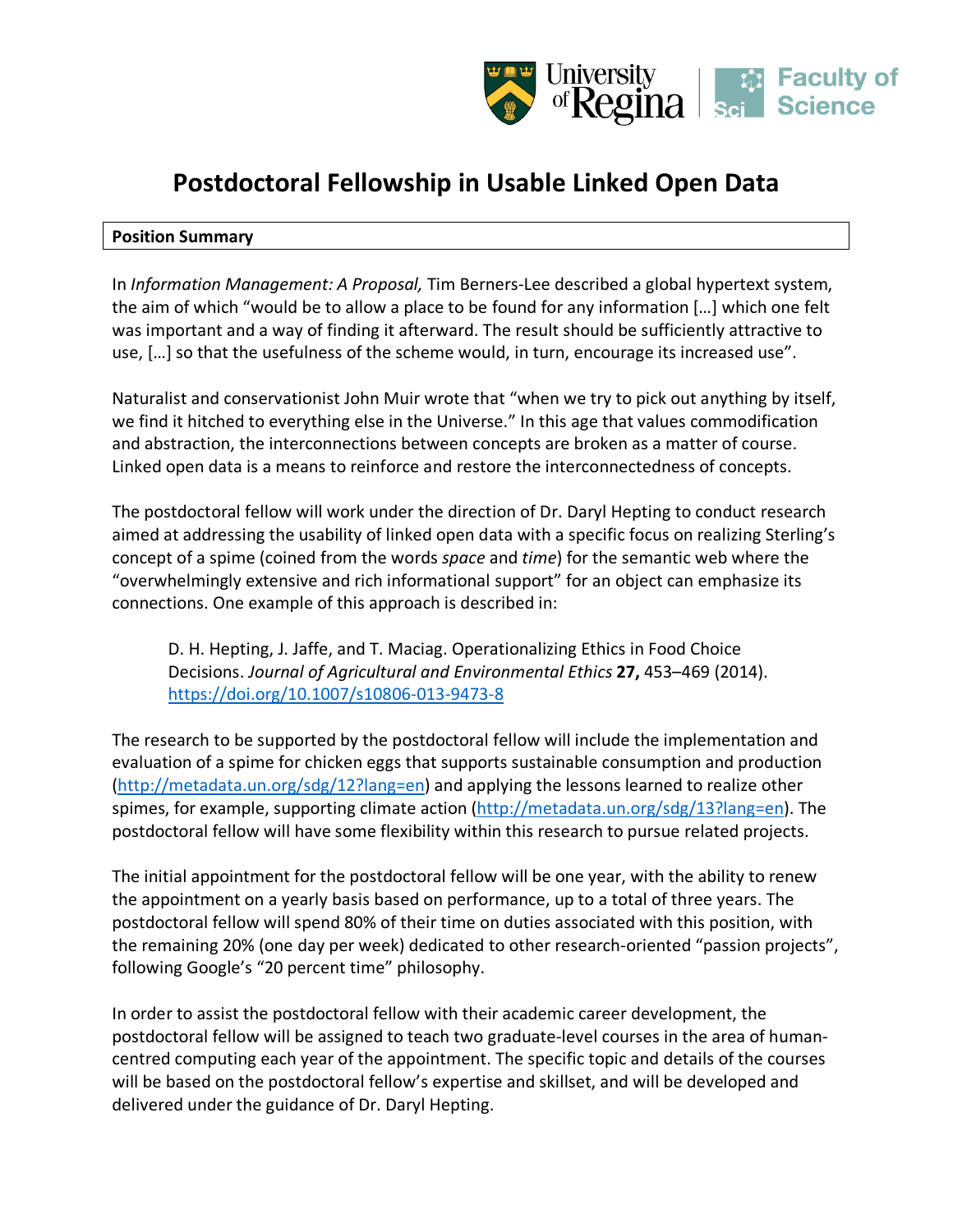# **Position Requirements**

- Ph.D. in Computer Science or closely related discipline, and with a specialization in Human-Computer Interaction or the Semantic Web
- Excellent interpersonal and leadership skills
- Proven ability to work within a research team as well as independently
- Excellent oral and written communication skills in English
- Experience in conducting human-centred research (e.g., conducting literature reviews, developing research questions and hypotheses, designing user studies, preparing research ethics applications, collecting qualitative or quantitative data, analyzing qualitative or quantitative data, disseminating research results)
- Experience in the dissemination of the outcomes of research, with a record of at least one research publication (and presentation) at a SIGCHI (https://dl.acm.org/sig/sigchi) sponsored venue
- Previous research that included the design, implementation, and evaluation of user interfaces is an asset
- Previous research using mixed-methods is an asset
- Previous experience in the design and implementation of web-based software is an asset

# **Salary**

\$60,000 annually; increasing to \$62,500 if the appointment is renewed for the second year, and \$65,000 if the appointment is renewed for the third year.

# **Work Hours, Holidays, and other Work Conditions**

As per CUPE Local 5791 (Research Employees) collective agreement (https://5791.cupe.ca/files/2020/04/2020-2023-CUPE-5791-Research-Employees-Collective-Agreement-tvh.pdf)

#### **Start Date**

The expected start date is January 1, 2022, but this is flexible (+/- one or two months).